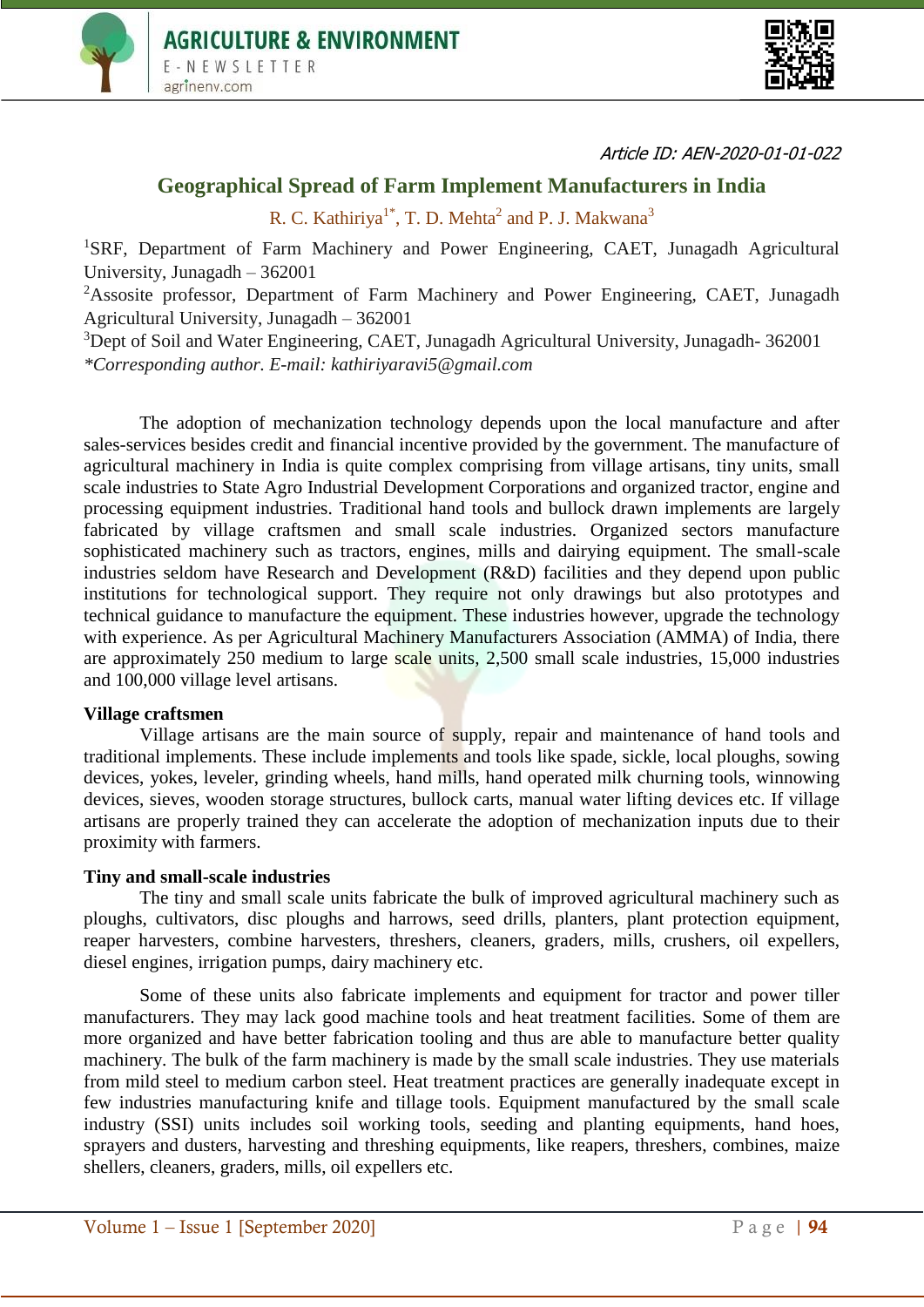



## **Organized farm machinery industries**

The medium scale and large scale industries manufacture diesel engines, electric motors, irrigation pumps, sprayers and dusters, land development machinery, tractors, power tillers, postharvest and processing machinery and dairy equipment. There are 22 tractor, 5 power tiller, 200 diesel engine, 600 irrigation pump, 48 combine and 188 earthmoving machinery manufacturers as given in Table 1 below. The marketing of agricultural machinery by these industries is through their network of dealerships and, therefore, these manufacturers are able to provide effective after-sales service. These industries upgrade their product and process technologies through their own R&D efforts, in addition to technological support from external agencies.

| <b>Name of Machinery</b>    | <b>Market Size Annually</b><br>(units) | <b>Annual Industry Size</b><br>(crores) |
|-----------------------------|----------------------------------------|-----------------------------------------|
| <b>Tractors</b>             | 6,00,000                               | 34,200                                  |
| <b>Power Tillers</b>        | 56,000                                 | 706                                     |
| <b>Combined Harvesters</b>  | $4,000 - 5,000$                        | 770                                     |
| <b>Threshers</b>            | 1,00,000                               | 1,230                                   |
| Rotavators                  | $60,000 - 80,000$                      | 693                                     |
| <b>Rice Transplanters</b>   | $1,500 - 1,600$                        | 62                                      |
| Self-propelled Reapers      | $4000 - 5,000$                         | 45                                      |
| Zero Till Seed Drills       | $25,000 - 30,000$                      | 132                                     |
| <b>Multi-Crop Planters</b>  | $1,000 - 2,000$                        | 8                                       |
| <b>Laser Land Levellers</b> | $3,000 - 4,000$                        | 129                                     |
| Weeders                     | 25,000                                 | 1,275                                   |

### **Table 1: Major Farm Machinery Used in India**

Source: Trends of Agriculture Mechanization in India, CSAM Policy Brief, June 2014

Major farm machinery used in India includes tractors, threshers and power tillers. Among these, the biggest market in terms of annual sales is that of tractors (around 6 lakh units annually), threshers (around 1 lakh units annually) and power tillers (around 56,000 units annually) as given in Table 2. Among farm machinery, tractors are most widely used by the domestic farmers with the total market size estimated at around 34,000 crores annually.